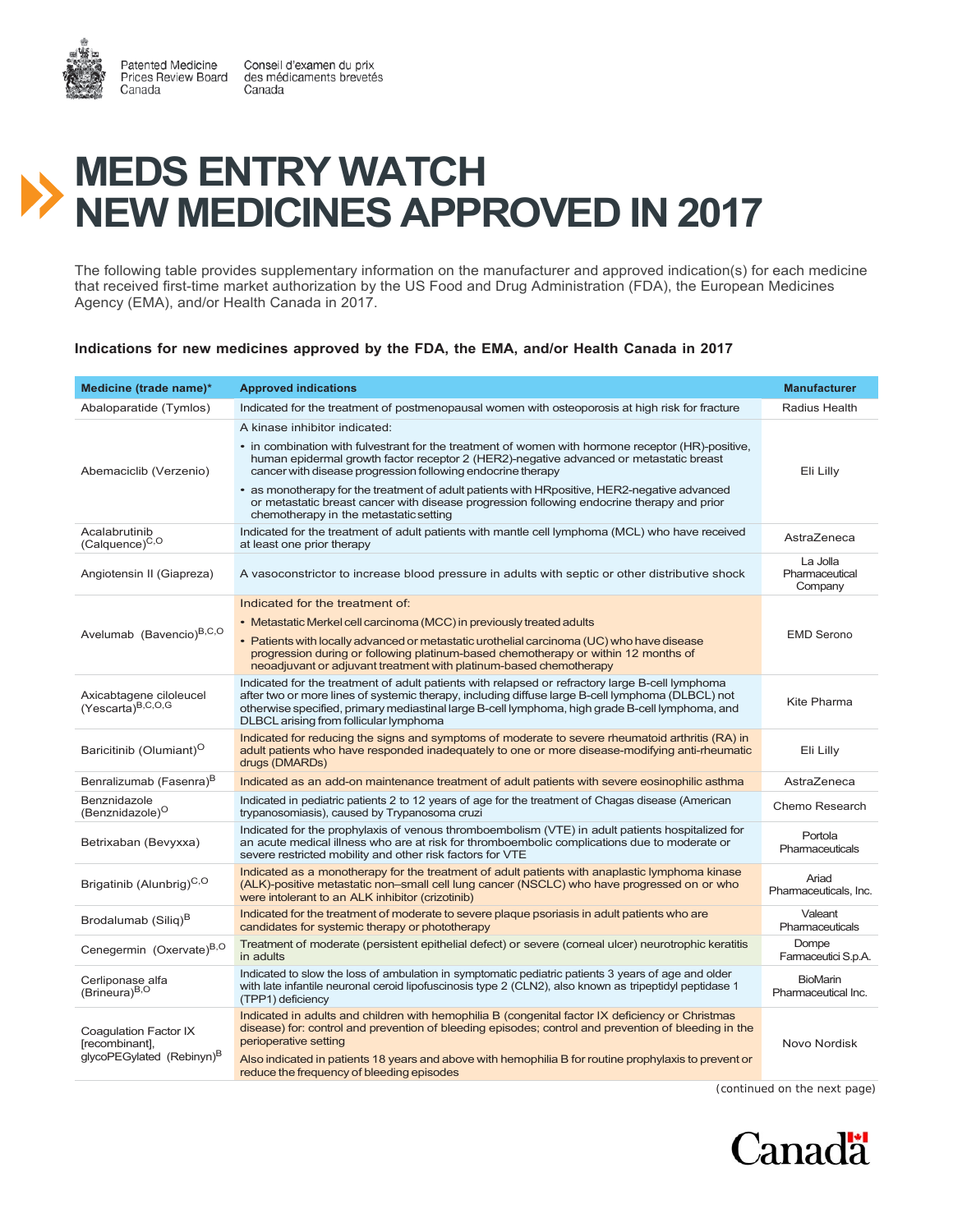## **Indications for new medicines approved by the FDA, the EMA, and/or Health Canada in 2017** *(continued)*

| Medicine (trade name)*                                              | <b>Approved indications</b>                                                                                                                                                                                                                                                                                                                                                                                                     | <b>Manufacturer</b>                         |
|---------------------------------------------------------------------|---------------------------------------------------------------------------------------------------------------------------------------------------------------------------------------------------------------------------------------------------------------------------------------------------------------------------------------------------------------------------------------------------------------------------------|---------------------------------------------|
| Copanlisib (Aliqopa)C,O.                                            | Indicated for the treatment of adult patients with relapsed follicular lymphoma (FL) who have<br>received at least two prior systemic therapies                                                                                                                                                                                                                                                                                 | <b>Bayer Healthcare</b>                     |
| Delafloxacin (Baxdela)                                              | A fluoroquinolone antibacterial indicated in adults for the treatment of acute bacterial skin and<br>skin structure infections (ABSSSI) caused by designated susceptible bacteria                                                                                                                                                                                                                                               | <b>Melinta Therapeutics</b>                 |
| Deutetrabenazine<br>(Austedo) <sup>O</sup>                          | Indicated for the treatment of: chorea associated with Huntington's disease; tardive dyskinesia in<br>adults                                                                                                                                                                                                                                                                                                                    | Teva                                        |
| Dupilumab (Dupixent) <sup>B</sup>                                   | Indicated for the treatment of adult patients with moderate-to-severe atopic dermatitis whose<br>disease is not adequately controlled with topical prescription therapies or when those therapies<br>are not advisable                                                                                                                                                                                                          | Sanofi-Aventis                              |
|                                                                     | Indicated for the treatment of patients with:                                                                                                                                                                                                                                                                                                                                                                                   |                                             |
| Durvalumab (Imfinzi) <sup>B,C</sup>                                 | • Locally advanced or metastatic urothelial carcinoma who: have disease progression during or<br>following platinum-containing chemotherapy; have disease progression within 12 months of<br>neoadjuvant or adjuvant treatment with platinum-containing chemotherapy<br>• Locally advanced, unresectable non-small cell lung cancer (NSCLC) whose disease has not<br>progressed following platinum-based chemoradiation therapy | AstraZeneca                                 |
| Edaravone (Radicava) <sup>O</sup>                                   | Indicated for the treatment of amyotrophic lateral sclerosis (ALS)                                                                                                                                                                                                                                                                                                                                                              | Mitsubishi Tanabe                           |
| Emicizumab (Hemlibra) <sup>B,O</sup>                                | Indicated for hemophilia A (congenital factor VIII deficiency) patients with factor VIII inhibitors as<br>routine prophylaxis to prevent bleeding or reduce the frequency of bleeding episodes                                                                                                                                                                                                                                  | Genetech, Inc.                              |
| Enasidenib (Idhifa) <sup>C,O</sup>                                  | Indicated for the treatment of adult patients with relapsed or refractory acute myeloid leukemia<br>(AML) with an isocitrate dehydrogenase-2 (IDH2) mutation as detected by an FDA-approved<br>test                                                                                                                                                                                                                             | Celgene                                     |
| Ertugliflozin (Steglatro)                                           | Indicated for use as an adjunct to diet and exercise to improve glycemic control in adult patients<br>with type 2 diabetes mellitus for whom metformin is inappropriate due to contraindications or<br>intolerance                                                                                                                                                                                                              | Merck                                       |
|                                                                     | Also indicated in adult patients with type 2 diabetes mellitus to improve glycemic control in<br>combination with: metformin, metformin and sitagliptin when the therapy listed above, along with<br>diet and exercise, does not provide adequate glycemic control                                                                                                                                                              |                                             |
| Glecaprevir, pibrentasvir<br>(Maviret)                              | Indicated for the treatment of adult patients with chronic hepatitis C virus (HCV) genotype 1, 2, 3, 4,<br>5, or 6 infection with or without compensated cirrhosis. This includes patients with HCV genotype<br>1 infection who were previously treated with either a regimen of NS5A inhibitor or with a<br>NS3/4A protease inhibitor but not both classes of inhibitors                                                       | AbbVie                                      |
| Guselkumab (Tremfya) <sup>B</sup>                                   | Indicated for the treatment of adult patients with moderate-to-severe plaque psoriasis who are<br>candidates for systemic therapy or phototherapy                                                                                                                                                                                                                                                                               | Janssen Pharma                              |
| Inotuzumab ozogamicin<br>(Besponsa) <sup>B,C,O</sup>                | Indicated as a monotherapy for the treatment of adults with relapsed or refractory CD22-positive<br>B-cell precursor acute lymphoblastic leukemia (ALL)                                                                                                                                                                                                                                                                         | Pfizer                                      |
| Latanoprostene bunod<br>(Vyzulta)                                   | Indicated for the reduction of intraocular pressure in patients with open-angle glaucoma or ocular<br>hypertension                                                                                                                                                                                                                                                                                                              | Valeant<br>Pharmaceuticals                  |
| Lutetium Lu 177 dotatate <sup>+</sup><br>(Lutathera) <sup>C,O</sup> | Indicated to treat unresectable or metastatic, well-differentiated, somatostatin receptor-positive<br>gastroenteropancreatic neuroendocrine tumors (GEP-NETs) in adults with progressive disease                                                                                                                                                                                                                                | <b>Advanced Accelerator</b><br>Applications |
| Letermovir (Prevymis) <sup>O</sup>                                  | Indicated for the prophylaxis of cytomegalovirus (CMV) infection in adult CMV-seropositive<br>recipients [R+] of an allogeneic hematopoietic stem cell transplant (HSCT)                                                                                                                                                                                                                                                        | Merck & Co.                                 |
| Macimorelin (Macrilen) <sup>O</sup>                                 | Indicated for the diagnosis of adult growth hormone deficiency                                                                                                                                                                                                                                                                                                                                                                  | Strongbridge<br>Biopharma                   |
| Midostaurin (Rydapt) <sup>C,O</sup>                                 | Indicated in combination with standard cytarabine and daunorubicin induction and cytarabine<br>consolidation chemotherapy for the treatment of adult patients with newly diagnosed FLT3-<br>mutated acute myeloid leukemia (AML)                                                                                                                                                                                                | Novartis Pharma                             |
| Naldemedine (Symproic)                                              | Indicated for the treatment of opioid-induced constipation (OIC) in adult patients with chronic<br>non-cancer pain                                                                                                                                                                                                                                                                                                              | Purdue Pharma                               |
| Neratinib (Nerlynx) <sup>C</sup>                                    | Indicated for the extended adjuvant treatment of adult patients with early stage HER2-<br>overexpressed/amplified breast cancer, to follow adjuvant trastuzumab-based therapy                                                                                                                                                                                                                                                   | Puma Biotechnology                          |
| Netarsudil (Rhopressa)                                              | Indicated for the reduction of elevated intraocular pressure in patients with open-angle glaucoma or<br>ocular hypertension                                                                                                                                                                                                                                                                                                     | Aerie<br>Pharmaceuticals, Inc.              |
| Niraparib (Zejula) <sup>C,O</sup>                                   | Indicated for the maintenance treatment of adult patients with recurrent epithelial ovarian, fallopian<br>tube, or primary peritoneal cancer who are in a complete or partial response to platinum-based<br>chemotherapy                                                                                                                                                                                                        | Tesaro Inc.                                 |
| Ocrelizumab (Ocrevus) <sup>B</sup>                                  | Indicated for the treatment of adult patients with relapsing remitting multiple sclerosis (RRMS) with<br>active disease defined by clinical and imaging features; and for the management of adult patients<br>with early primary progressive multiple sclerosis (PPMS) as defined by disease duration and level of<br>disability, in conjunction with imaging features characteristic of inflammatory activity                  | Roche                                       |
| Ozenoxacin (Ozanex)                                                 | Indicated for the topical treatment of impetigo in patients aged 2 months and older                                                                                                                                                                                                                                                                                                                                             | Ferrer internacional,<br>S.A.               |

*(continued on the next page)*